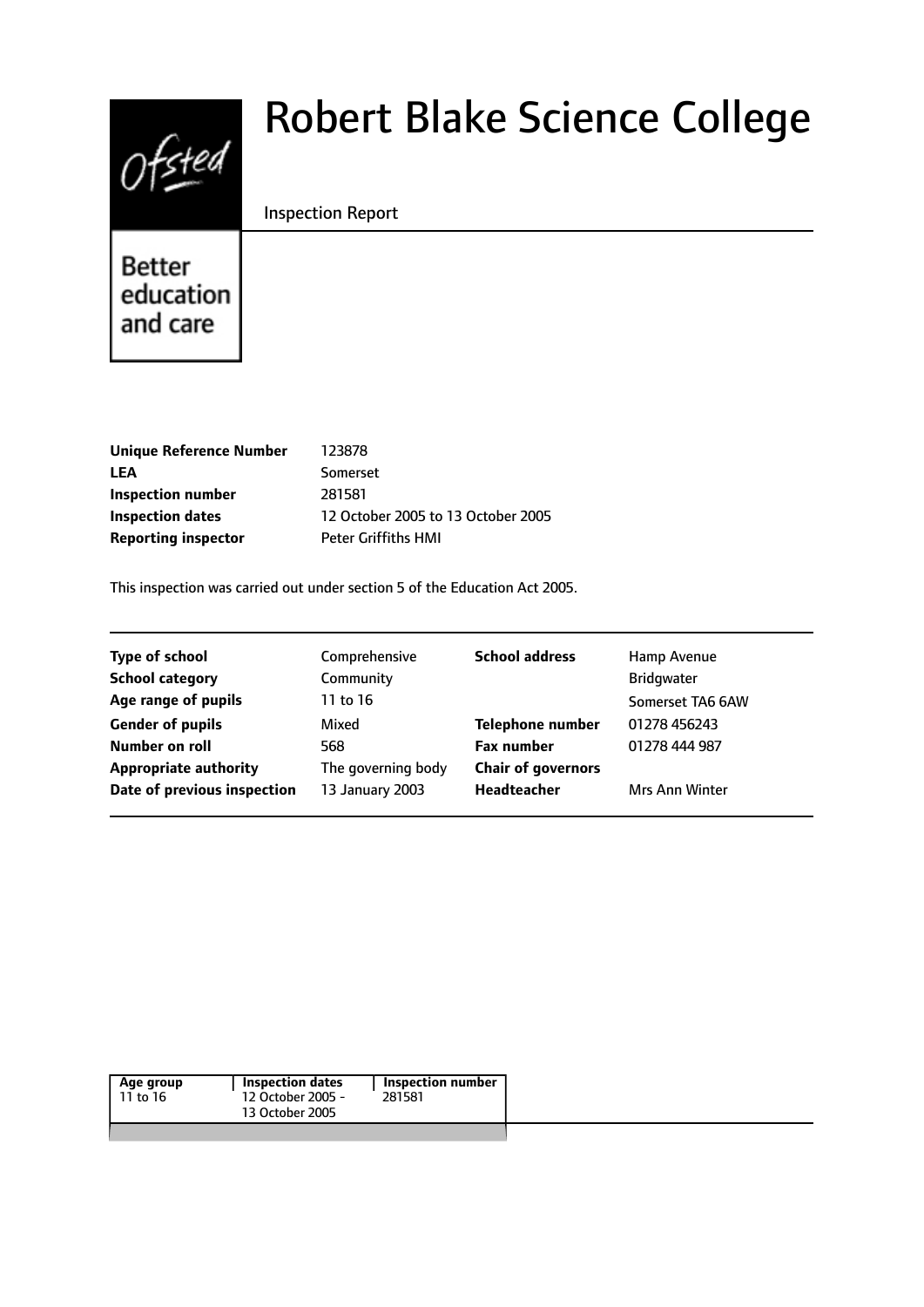© Crown copyright 2006

#### Website: www.ofsted.gov.uk

This document may be reproduced in whole or in part for non-commercial educational purposes, provided that the information quoted is reproduced without adaptation and the source and date of publication are stated.

Further copies of this report are obtainable from the school. Under the Education Act 2005, the school must provide a copy of this report free of charge to certain categories of people. A charge not exceeding the full cost of reproduction may be made for any other copies supplied.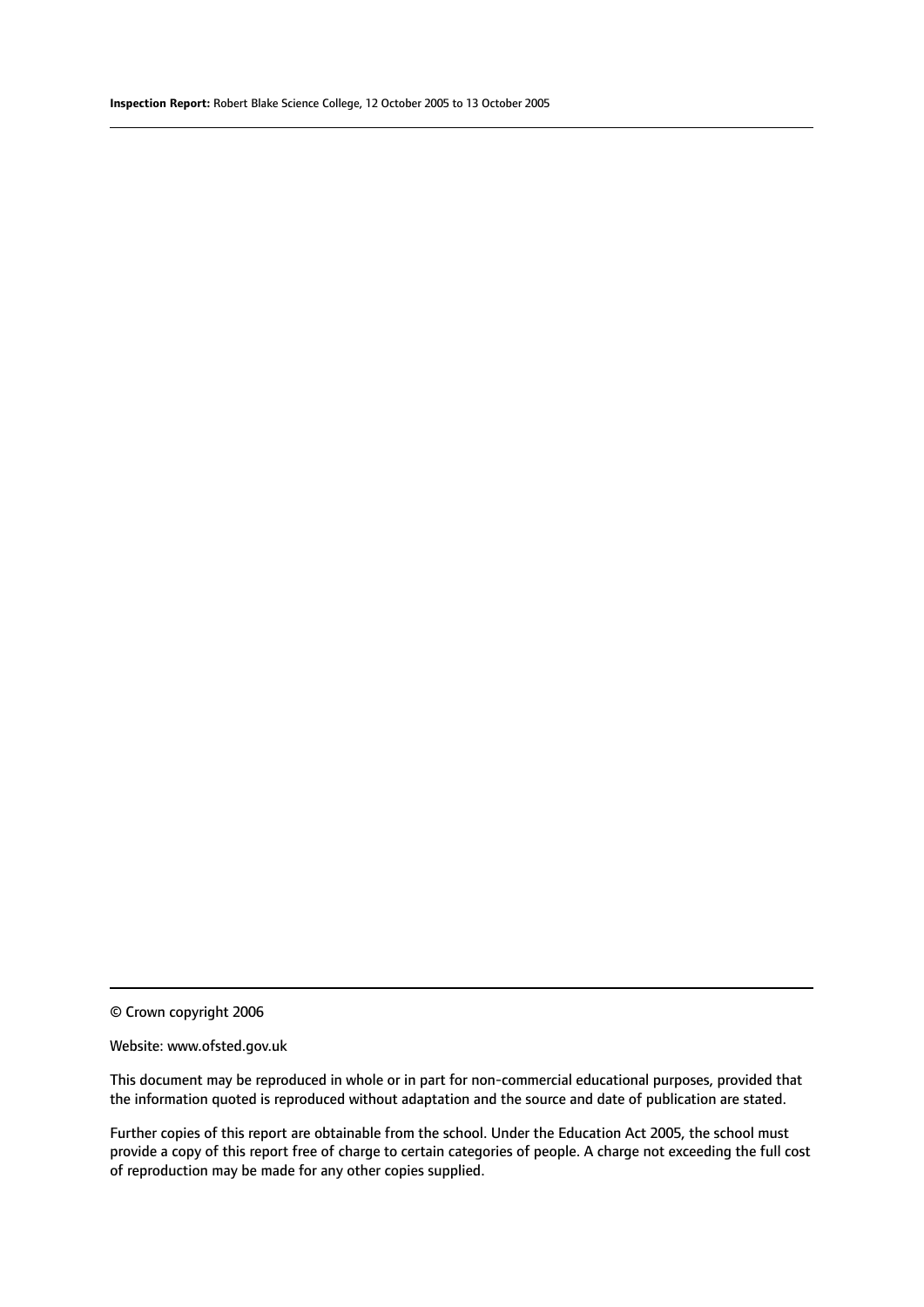# **Introduction**

The inspection was carried out by one of Her Majesty's Inspectors and two additional inspectors.

# **Description of the school**

Robert Blake Science College acquired its specialist status in 2003. Though smaller than average, the college is increasing in popularity and numbers are rising.

Nearly all students are from White British backgrounds. The majority are from one of the most deprived wards in Somerset. As a result, many students have significant disadvantages not least in terms of low aspirations. Recently, the school has attracted a greater proportion of students from other communities giving it a more comprehensive intake.

Attainment on entry to the school is low, especially students' literacy skills. The number of students with special educational needs is well above average.

# **Key for inspection grades**

| Outstanding  |
|--------------|
| Good         |
| Satisfactory |
| Inadequate   |
|              |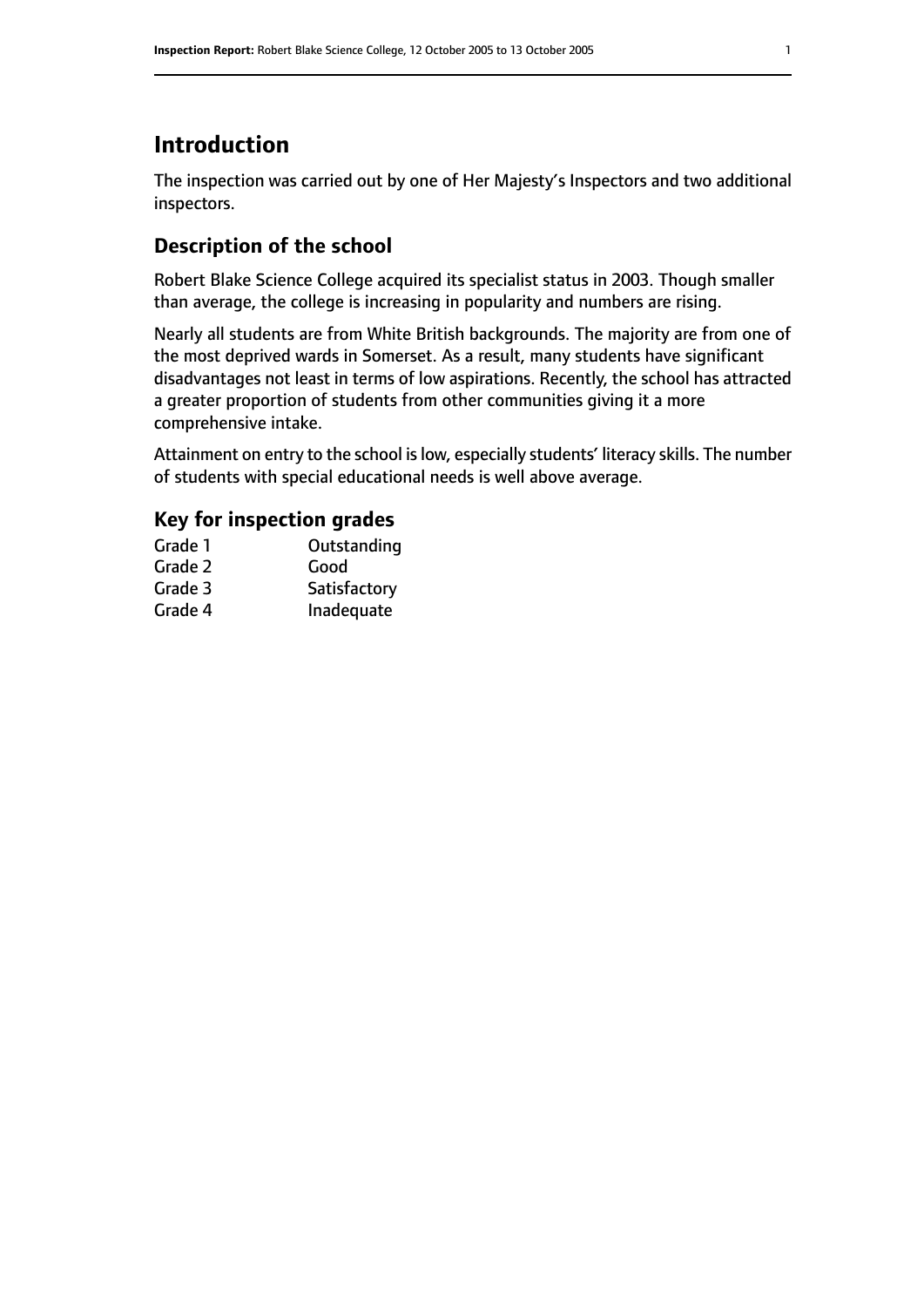# **Overall effectiveness of the school**

#### **Grade: 2**

Robert Blake Science College is a good school with some outstanding features. The leadership and management of the school are good. They have a very good understanding of their effectiveness, what they need to do to continue to improve and are well placed to do so. The school has implemented an effective range of strategies to improve learning and achievement, which has led to students of all abilities succeeding. In particular, there have been rapid gains in standards in science and mathematics where students are making remarkable progress. The proportion of students who achieved five or more higher GCSE grades has doubled over the last five years.

The good teaching ensures that students show positive attitudes to their work and make very good progress. The teachers' good subject knowledge lends confidence to their teaching styles, which engage students. The work is well matched to the students' needs so all can succeed. Student behaviour is well managed. Learning support assistants are well directed to support learning.

This is a school where every child matters. The students are well cared for and feel safe and this is contributing to their desire to do well. Students enjoy coming to school. Many take part in the wide range of extra activities. The vast majority of parents are very happy with the school and all it offers. This was clearly expressed by parents who said: 'We are delighted with the school; We cannot praise the staff highly enough'. 'We have been surprised by our son's improved confidence and full participation in the life of the school'.

The school has clearly demonstrated that it has a very strong capacity to improve. It has successfully addressed all the weaknesses identified at the time of the last inspection. This has been accomplished alongside the drive on learning and achievement and its successful development as a specialist science college. The school has formed excellent working partnerships that have contributed to the achievement and well-being of the students. The school has used its resources very effectively and provides very good value for money.

Grade: 2

## **What the school should do to improve further**

- further develop the strategies that were used at Key Stage 3 that led to both boys and girls achieving equal standards in some subjects
- use the existing good practice in departmental reviews to develop further the monitoring and evaluation undertaken by subject leaders
- continue to take every opportunity to involve parents in supporting their children and in becoming involved in the life of the school.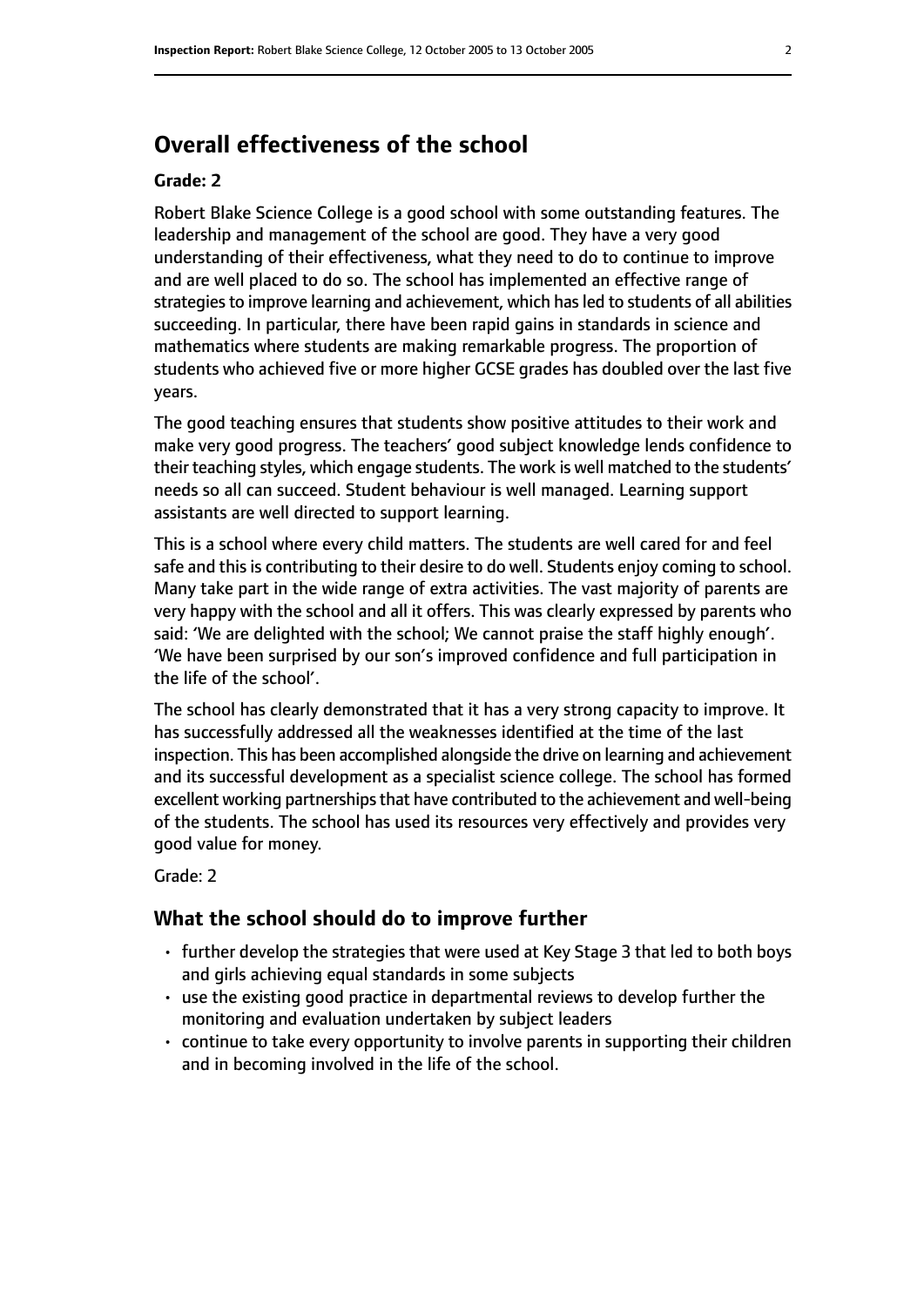# **Achievement and standards**

#### **Grade: 2**

When students enter the school in Year 7, their standards are below and sometimes well below average. In particular, their literacy skills are often weak.

By the end of Key Stage 3, students have made remarkably good progress. Though there has been some variation in English, the 2005 test results confirm the good progress being made by students. In both mathematics and science, the progress made by the students has been exceptional, placing them in the top ten per cent of schools for mathematics and the top five per cent for science.

One of the school's strengths is its relentless focus on learning and achievement. Particularly at Key Stage 3, the support provided for students has ensured that their needs have been fully met. As a result, boys and girls have achieved equally well and students with special educational needs and those who are gifted and talented have made good or better progress.

In 2005, at the end of Key Stage 4, the proportion of students who achieved five or more higher GCSE grades was a further improvement on previous years. Though this proportion is below the national average, it represents a doubling of the number of students obtaining such grades over the last five years.

In both key stages, challenging targets are set for subject departments. In 2005, the GCSE targets were met or exceeded in three-quarters of subjects.

Grade: 2

### **Personal development and well-being**

#### **Grade: 2**

A very wide range of opportunities arises in lessons and out-of-school activities for students to develop their social and cultural awareness. They have repeatedly shown their concern for the needs of others through the money they have raised for charities. They readily participate in the wide range of social and cultural exchanges and visits offered by the school.

Students' attitudes towards the school and to lessons are good. Students feel safe and well cared for. Behaviour is satisfactory. The school 'Behaviour for Learning' policy helps to set high expectations for students. Relationships between students and staff are good. The school takes issues such as bullying seriously and has trained a number of members of staff in ways to deal with problems through reconciliation. This has had a marked impact on reducing bullying, although a minority of students consider it remains a problem. Attendance is satisfactory. The monitoring of absences is well managed and very effective. The firm response to absence has led to a significant improvement in attendance in all years. The school makes every effort to support those students, and their families, where regular attendance is a problem.

The school makes an excellent contribution to the students' improved health and well-being. Students improve their understanding of aspects of health through the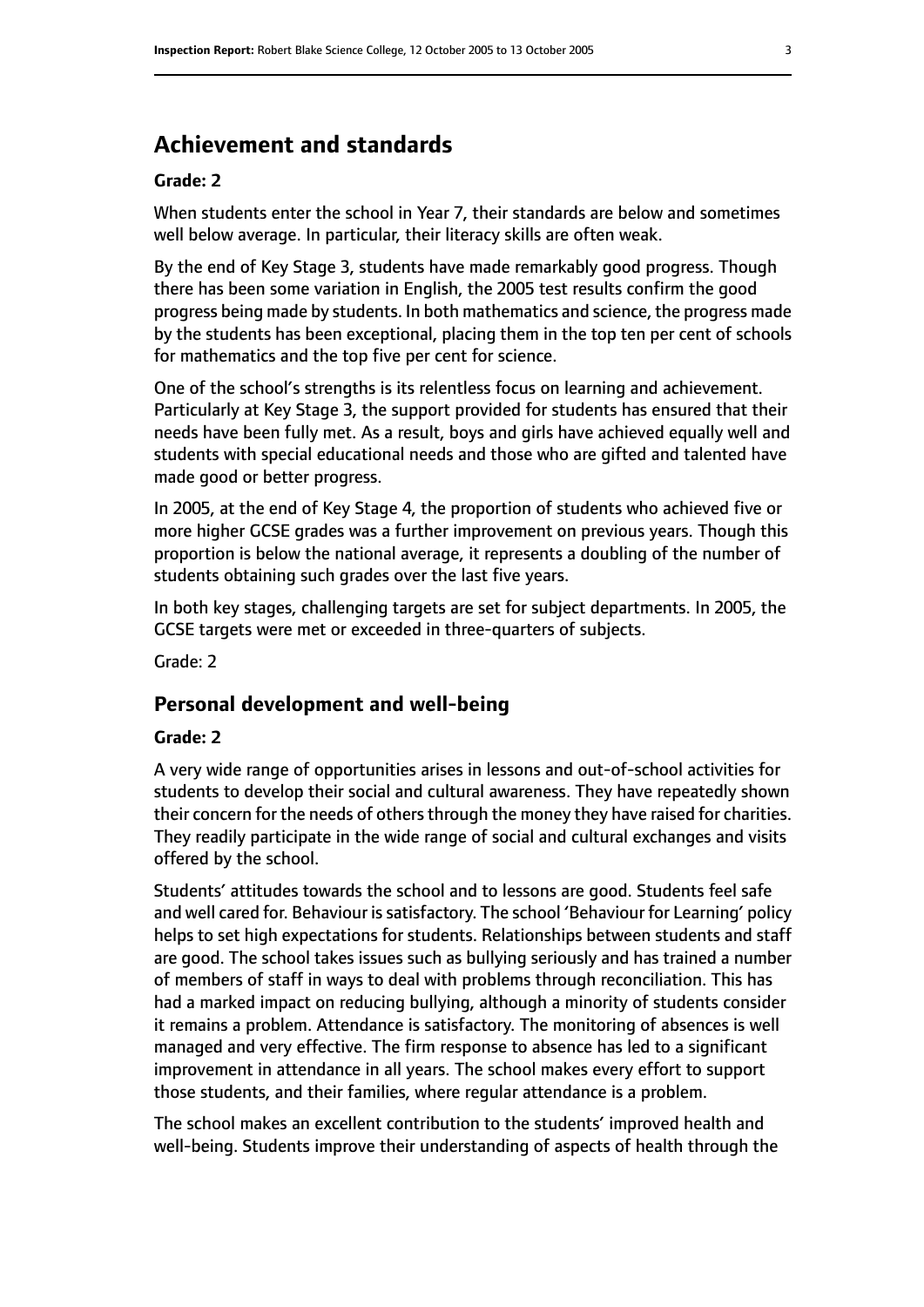life skills programme and through other subjects such as science and physical education (PE). In addition to PE, the sports programme successfully engages students in a range of additional sporting activities at lunchtimes and after school. The school, with the support of the school nurse, runs a weekly health clinic which provides advice and support for individual students. The clinics' workshops on issues such as coping with stress are very popular and contribute to students' health. The students enjoy the breakfast club and have welcomed the wider range of healthy meals available at lunchtime.

Through the careers programme and support from Connexions, students have a very good knowledge of the world of work and respond enthusiastically to the opportunities presented by the well organised work experience programme.

Grade: 2

# **Quality of provision**

## **Teaching and learning**

### **Grade: 2**

The quality of teaching and learning is good and, as a result, students are making good progress and achieving well. Teachers have very good knowledge of their subjects and are committed to raising achievement. They make every effort to plan lessons that students will enjoy and where they can, succeed whatever their level of ability. There are many very good and some outstanding features of the teaching. Teachers do not simply plan lessons to get the content across to students. They plan them to ensure that students will learn at a cracking pace.

In most lessons, teachers ensure that students know exactly what they are expected to learn by the end of the lesson. Where lessons are not as good, the lessons are not focused closely enough on what it is that students are supposed to be learning. Another strength of the teaching is that planning takes account of students' targets so that they are all given work that is at the appropriate level for their ability. Teachers are calm yet firm in the way that they manage behaviour and they have high expectations of the students.

Teachers have adopted styles of teaching that encourage students to think for themselves and work independently. This is building their self-confidence and leading to increased interest and engagement. The school makes good use of its two advanced skills teachers to share best practice and train colleagues in more effective teaching and learning techniques which is contributing to greater consistency. The use of teaching assistants to support students' learning is a significant factor in enabling students to learn as well as they do. The assistants are very capable, well directed and provide support where it is most needed.

Grade: 2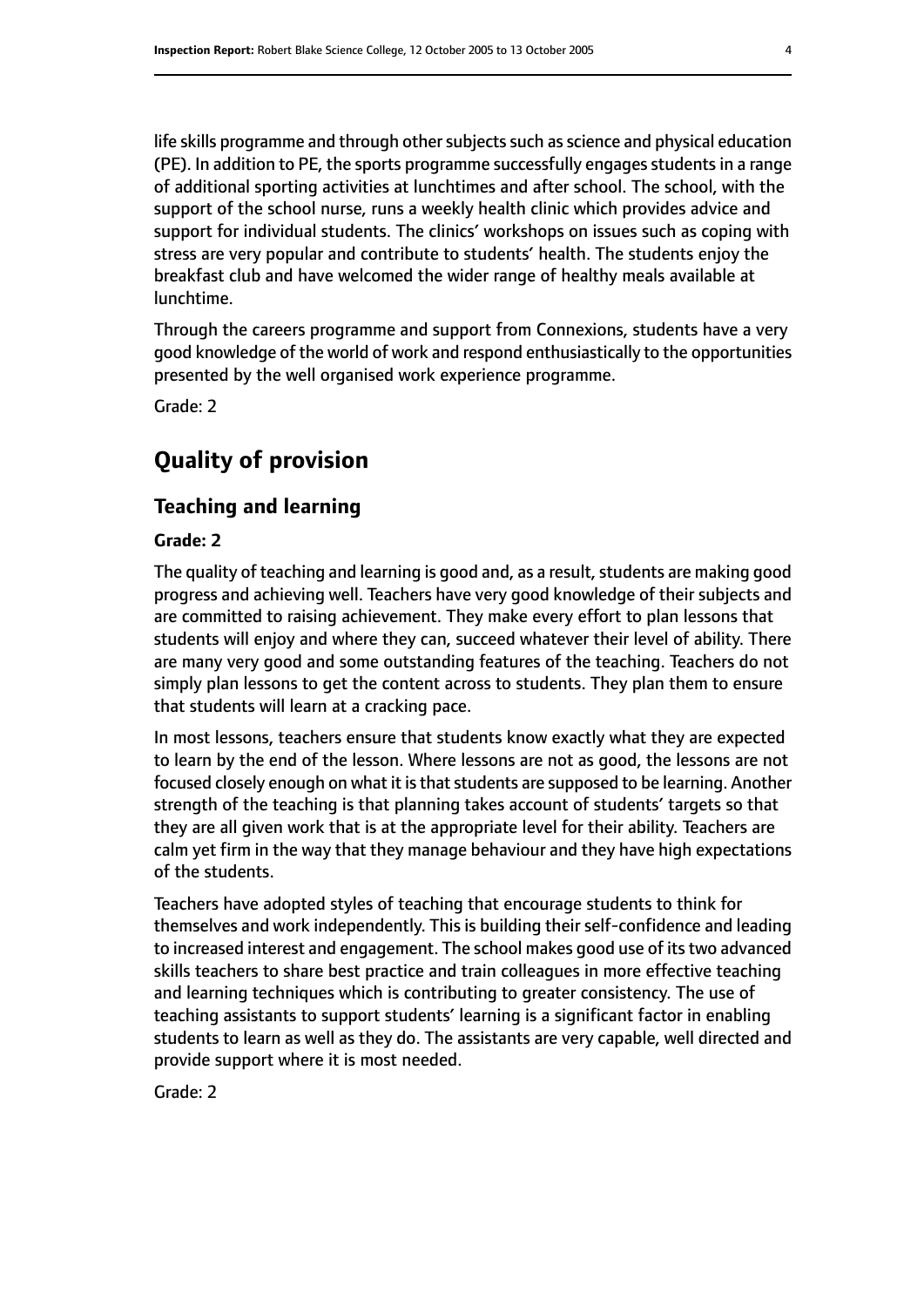# **Curriculum and other activities**

#### **Grade: 1**

The curriculum is outstanding. The school has adopted an imaginative and flexible response to the needs of individual students. This is consistent with its strong commitment to care for the individual. For example, when they join the school in Year 7, many students need to improve their literacy. Their needs are well met through additional English lessons and one-to-one support. Drama is effectively used to encourage students to reflect on how they behave and how this affects their learning. All students in Years 7 and 8 are taught how best to organise their learning. The school makes very good provision for its gifted and talented students as well as those with learning difficulties and disabilities.

In Years 10 and 11, the school ensures all students are offered courses that suit their aspirations. A wide range of subjects can be taken at GCSE, alongside courses in subjects such as business and information and communication technology. In addition, the school links well with Bridgewater College to offer courses such as catering and motor vehicle maintenance. The needs of disaffected Year 11 students are well met by the schools' development of a school based 'alternative curriculum'. This excellent programme involves the teaching of key skills, physical pursuits, emotional and social development and incorporates work experience. The overall impact of these curriculum changes has been demonstrated in improved exam results, improved attendance, less disaffection and improved behaviour at KS4.

A wide range of extra-curricular clubs and activities enhance and extend students' learning. Grade: 1

### **Care, guidance and support**

#### **Grade: 1**

The school rightly prides itself on its excellent pastoral support for students. Heads of year, supported by a learning support assistant, provide very good leadership for their teams of tutors. Individual students feel safe and well supported by the school. They are encouraged to talk to staff about their concerns and worries. If they do not wish to talk to staff or need the support of other professionals they have easy access to a wide range of external agencies including Connexions advisers, health professionals and counsellors.

There are thorough procedures for child protection and risk assessment. Good guidance is provided at key points, such as options for GCSE courses and career choices. The school is well supported by external agencies such as Connexions.

Students' progress is monitored regularly through the 'work review' cycle and any underachievement is quickly identified and acted on. The students readily know the standard of their work and what they have to do to improve. Additional support and mentoring are offered when needed. Parents are regularly involved in their children's education.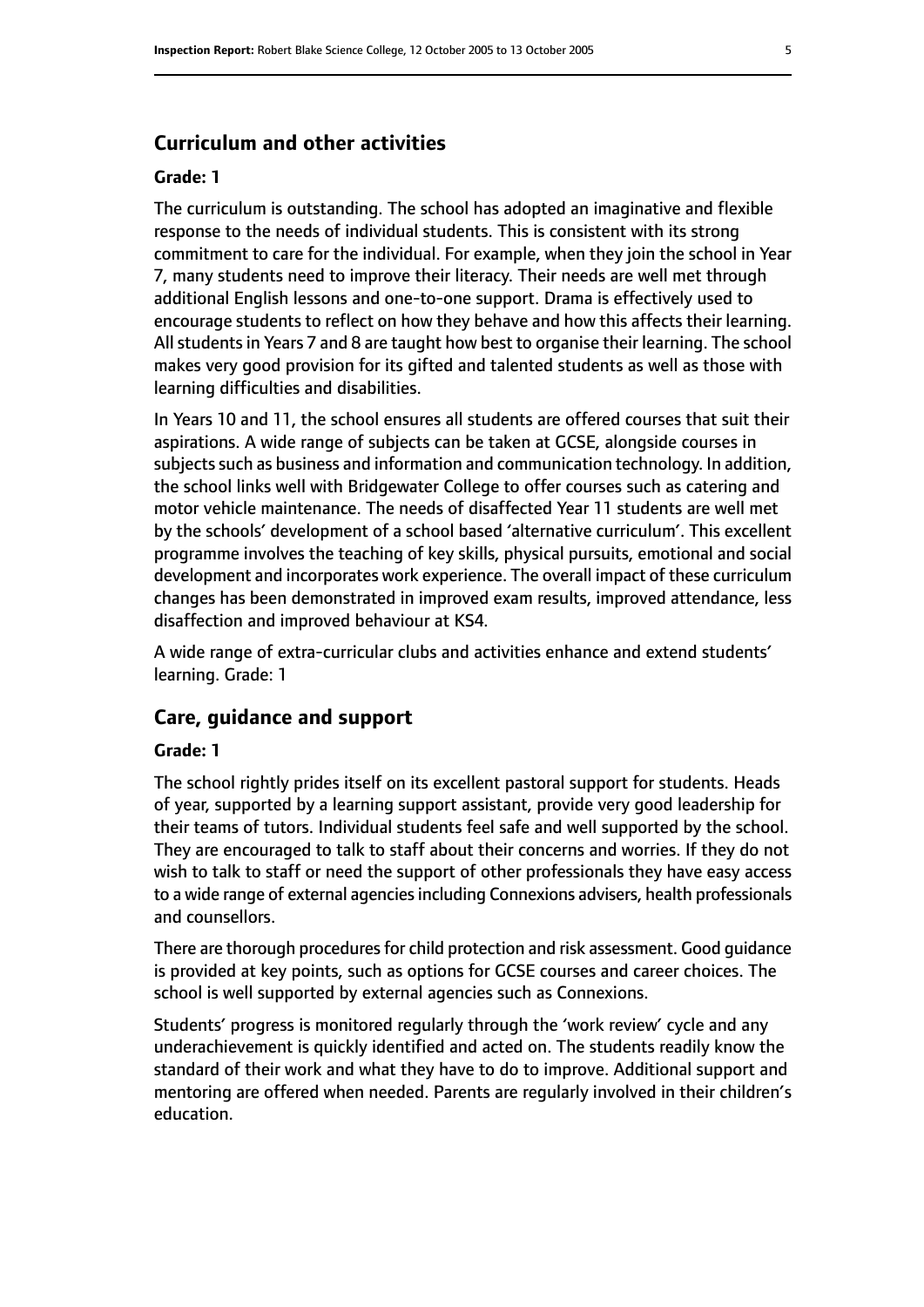Students are warm in their praise of the support provided by the school: 'The staff never give up on you even when you know you are being unreasonable. They always make you feel valued'.

Grade: 1

# **Leadership and management**

#### **Grade: 2**

The leadership and management of the school are good. Standards and achievement have risen rapidly since the previous inspection. In virtually all aspects of the school's work there have been major improvements. The Headteacher is a significant strength and provides a clear direction for the school. The school knows its strengths and weaknesses. It knows what it needs to do to continue to improve and it is well placed to do so. There is a common sense of purpose amongst the staff. The number one priority for the school is to raise the achievement for all students and this is the main focus for all the work of the school. This really is a school where every child matters. As a result of the implementation of an effective range of strategies, students of all abilities are succeeding. In particular, there have been rapid gains in standards in science and mathematics where students are making remarkable progress.

The Headteacher's vision of a challenging yet caring school is reflected in a set of plans designed to move the school forward and make further improvements. These improvement plans drive the work of all the subjects in the school. Since the last inspection, there have been a large number of new initiatives introduced, all of them focused on raising achievement. These initiatives are, as the students and parents recognise, improving the behaviour and attitudes of the students and leading to better learning. There are many procedures to monitor the work of the school. Whilst these are all good, closer monitoring is needed to ensure that the excellent practice developed by some subject leaders becomes the practice of the whole school.

The school has formed excellent partnerships that have contributed to the achievement and to the well-being of the students. For example, the advanced skills teachers are developing a learning policy with neighbouring schools and the headteacher has enlisted a wide range of external agencies to support the students enabling staff to focus on teaching and achievement.

Governors provide very good support for the school leadership team in all aspects of its work. For example, they have recently been involved with staff and students in reviewing and evaluating the effectiveness of the behaviour policy.

Grade: 2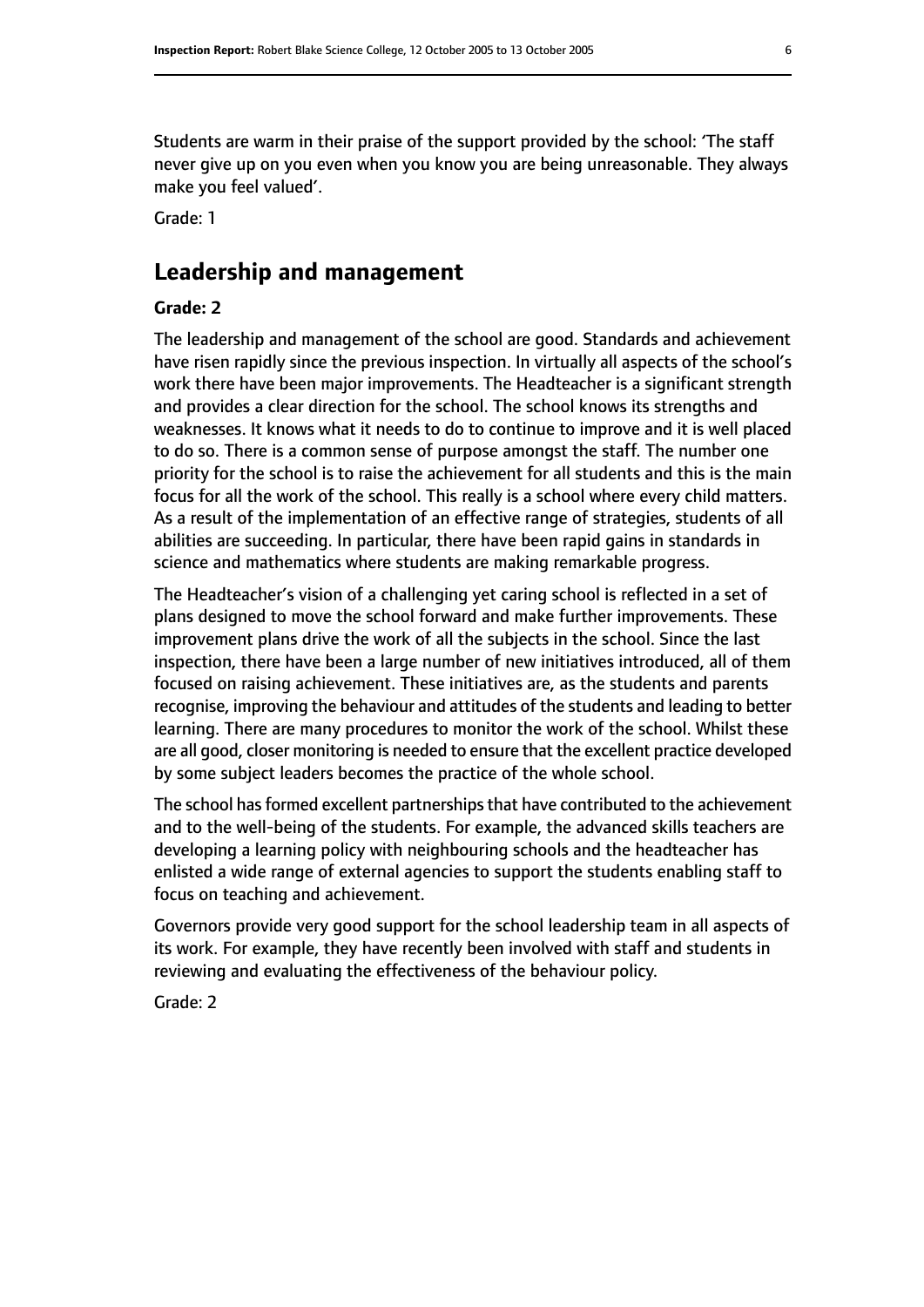**Any complaints about the inspection or the report should be made following the procedures set out inthe guidance 'Complaints about school inspection', whichis available from Ofsted's website: www.ofsted.gov.uk.**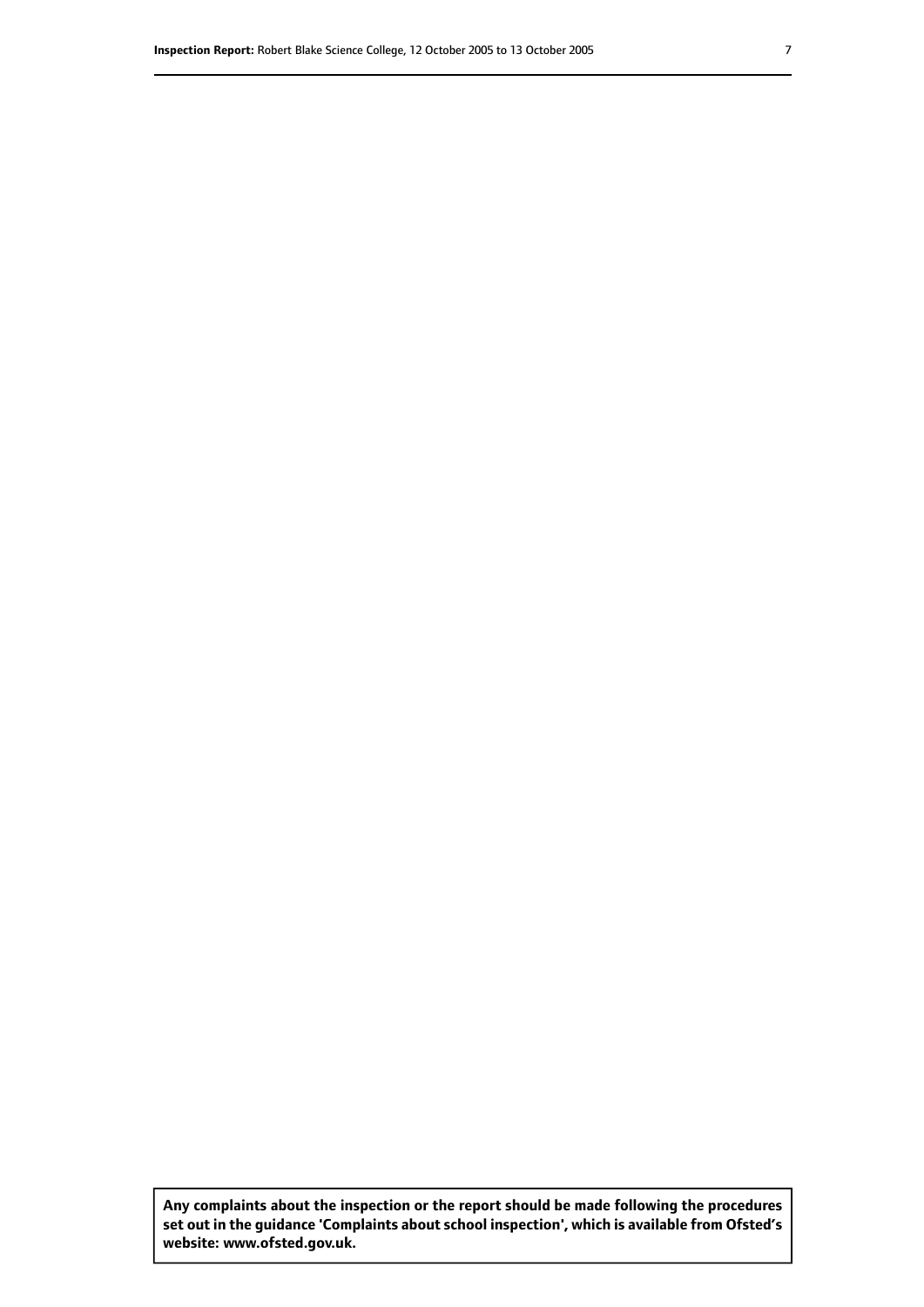# **Inspection judgements**

| Key to judgements: grade 1 is outstanding, grade 2 good, grade 3 | School         | $16-19$ |
|------------------------------------------------------------------|----------------|---------|
| satisfactory, and grade 4 inadequate                             | <b>Overall</b> |         |

#### **Overall effectiveness**

| How effective, efficient and inclusive is the provision of education,<br>integrated care and any extended services in meeting the needs of<br>learners? |     | NА        |
|---------------------------------------------------------------------------------------------------------------------------------------------------------|-----|-----------|
| How well does the school work in partnership with others to promote<br>learners' well-being?                                                            |     | NА        |
| The quality and standards in foundation stage                                                                                                           | NА  | <b>NA</b> |
| The effectiveness of the school's self-evaluation                                                                                                       |     | NА        |
| The capacity to make any necessary improvements                                                                                                         | Yes | NА        |
| Effective steps have been taken to promote improvement since the last<br>inspection                                                                     | Yes | <b>NA</b> |

#### **Achievement and standards**

| How well do learners achieve?                                                                               | NА        |
|-------------------------------------------------------------------------------------------------------------|-----------|
| The standards <sup>1</sup> reached by learners                                                              | NА        |
| How well learners make progress, taking account of any significant variations<br>between groups of learners | <b>NA</b> |
| How well learners with learning difficulties and disabilities make progress                                 | <b>NA</b> |

## **Personal development and well-being**

| How good is the overall personal development and well-being of the<br>learners?                                  | ΝA        |
|------------------------------------------------------------------------------------------------------------------|-----------|
| The extent of learners' spiritual, moral, social and cultural development                                        | <b>NA</b> |
| The behaviour of learners                                                                                        | <b>NA</b> |
| The attendance of learners                                                                                       | <b>NA</b> |
| How well learners enjoy their education                                                                          | <b>NA</b> |
| The extent to which learners adopt safe practices                                                                | <b>NA</b> |
| The extent to which learners adopt healthy lifestyles                                                            | <b>NA</b> |
| The extent to which learners make a positive contribution to the community                                       | <b>NA</b> |
| How well learners develop workplace and other skills that will contribute to<br>their future economic well-being | <b>NA</b> |

# **The quality of provision**

| How effective are teaching and learning in meeting the full range of<br>the learners' needs?          | ΝA |
|-------------------------------------------------------------------------------------------------------|----|
| How well do the curriculum and other activities meet the range of<br>needs and interests of learners? | ΝA |
| How well are learners cared for, guided and supported?                                                | NА |

 $^1$  Grade 1 - Exceptionally and consistently high; Grade 2 - Generally above average with none significantly below average; Grade 3 - Broadly average; Grade 4 - Exceptionally low.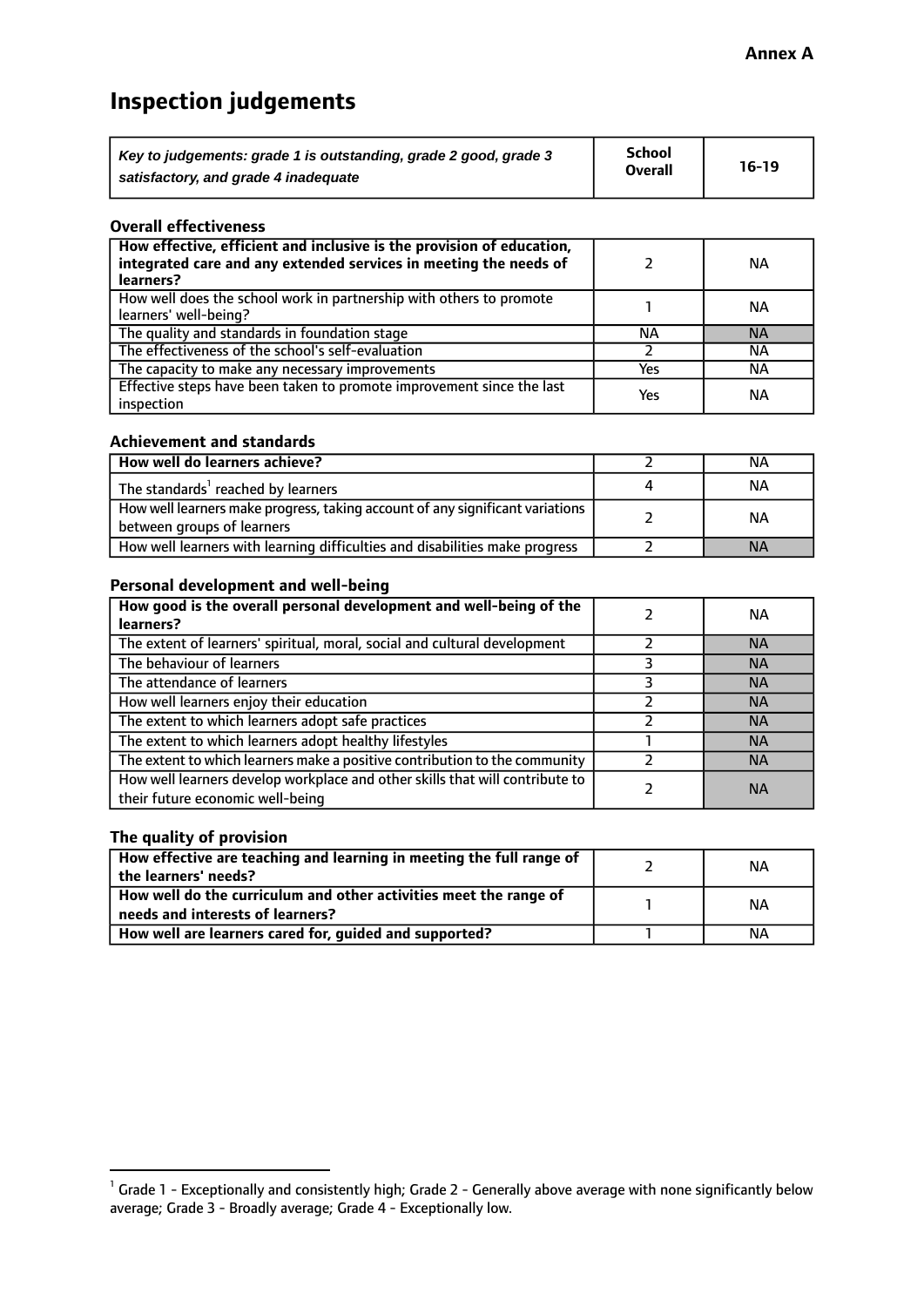# **Leadership and management**

| How effective are leadership and management in raising achievement<br>and supporting all learners?                                              |     | NA.       |
|-------------------------------------------------------------------------------------------------------------------------------------------------|-----|-----------|
| How effectively leaders and managers at all levels set clear direction leading<br>to improvement and promote high quality of care and education |     | <b>NA</b> |
| How effectively performance is monitored, evaluated and improved to meet<br>challenging targets, through quality assurance and self-review      |     | <b>NA</b> |
| How well equality of opportunity is promoted and discrimination tackled so<br>that all learners achieve as well as they can                     |     | <b>NA</b> |
| How effectively and efficiently resources are deployed to achieve value for<br>money                                                            |     | <b>NA</b> |
| The extent to which governors and other supervisory boards discharge their<br>responsibilities                                                  |     | <b>NA</b> |
| The adequacy and suitability of staff to ensure that learners are protected                                                                     | Yes | <b>NA</b> |

| The extent to which schools enable learners to be healthy                                     |            |  |
|-----------------------------------------------------------------------------------------------|------------|--|
| Learners are encouraged and enabled to eat and drink healthily                                | Yes        |  |
| Learners are encouraged and enabled to take regular exercise                                  | <b>Yes</b> |  |
| Learners are discouraged from smoking and substance abuse                                     | Yes        |  |
| Learners are educated about sexual health                                                     | Yes        |  |
| The extent to which providers ensure that learners stay safe                                  |            |  |
| Procedures for safequarding learners meet current government requirements                     | Yes        |  |
| Risk assessment procedures and related staff training are in place                            | Yes        |  |
| Action is taken to reduce anti-social behaviour, such as bullying and racism                  | <b>Yes</b> |  |
| Learners are taught about key risks and how to deal with them                                 | Yes        |  |
| The extent to which learners make a positive contribution                                     |            |  |
| Learners are helped to develop stable, positive relationships                                 | Yes        |  |
| Learners, individually and collectively, participate in making decisions that affect them     | Yes        |  |
| Learners are encouraged to initiate, participate in and manage activities in school and the   | <b>Yes</b> |  |
| wider community                                                                               |            |  |
| The extent to which schools enable learners to achieve economic well-being                    |            |  |
| There is provision to promote learners' basic skills                                          | Yes        |  |
| Learners have opportunities to develop enterprise skills and work in teams                    | Yes        |  |
| Careers education and quidance is provided to all learners in key stage 3 and 4 and the sixth | Yes        |  |
| form                                                                                          |            |  |
| Education for all learners aged 14-19 provides an understanding of employment and the         | <b>Yes</b> |  |
| economy                                                                                       |            |  |